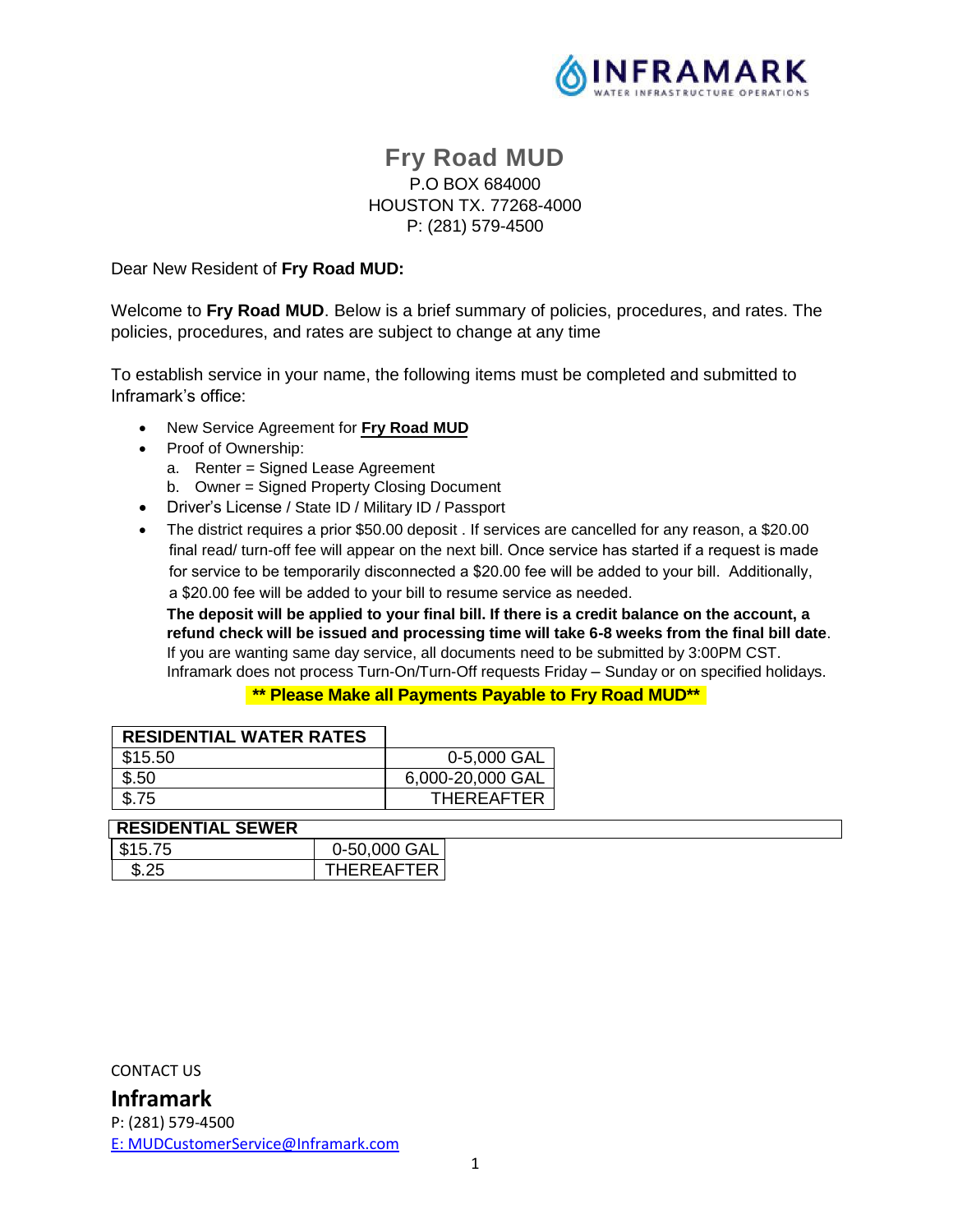| <b>WEST HARRIS COUNTY</b><br><b>WATER AUTHORITY FEES</b> |                   |
|----------------------------------------------------------|-------------------|
| \$0.00                                                   | 0-5,000 GAL       |
| \$0.8625                                                 | 6,000-10,000 GAL  |
| \$1.725                                                  | 11,000-20,000 GAL |
| \$2.5875                                                 | 21,000-30,000 GAL |
| \$3.45                                                   | <b>THEREAFTER</b> |



#### **A 10% penalty will be assessed if payment is received after the due date. This amount is shown in the "AFTER DUE DATE" section on your bill.**

## **Delinquent:**

If your account becomes past due at the time current bills are generated, a termination notice will be sent to your address **(\$25.00 fee)**. Should full payment not be received as directed on the letter, your service will be disconnected. Should service be disconnected, a **\$25.00 reconnection fee** will be added to your account. The full balance of your account will be required to restore service, payable by cashier's check or money order only. The payment for disconnection of service is due by 4:00PM CST Monday through Friday, to restore with same day service. If your district offers after-hour services, payments made after 4:00PM CST will be subject to after-hours fees.

*NOTE: Once an account is turned off due to a non-payment: Payments made online, by QR reader, over-the-phone, or mailed, are not acceptable forms of payment to restore services.*

## **Payment Options**

## • **Online**

- o Payment Method:
	- Credit/Debit Card, convenience fee 3% of payment amount
	- Electronic Check, convenience fee of \$1.00
- o [www.paymyinframarkbill.com](http://www.paymyinframarkbill.com/)
- **QR Readers "InstaPay"**
	- $\circ$  Payment Method: Credit/Debit Card, convenience fee 3% of payment amount
	- o Electronic Check, convenience fee of \$1.00
- **Over-the-Phone**
	- o Payment Method: Credit/Debit Card, convenience fee 3% of payment amount
	- o Payment Method: Check, \$1.00 flat fee
	- o English: Select Option "1"
	- o Spanish: Select Option "2"
- **Mail-In (Personal Check/Bill Pay)**
	- o ATTN TO: Fry Road MUD

CONTACT US

**Inframark**

P: (281) 579-4500 [E:](ftp://E:_MUDCustomerService@inframark.com/) MUDCustomerService@Inframark.com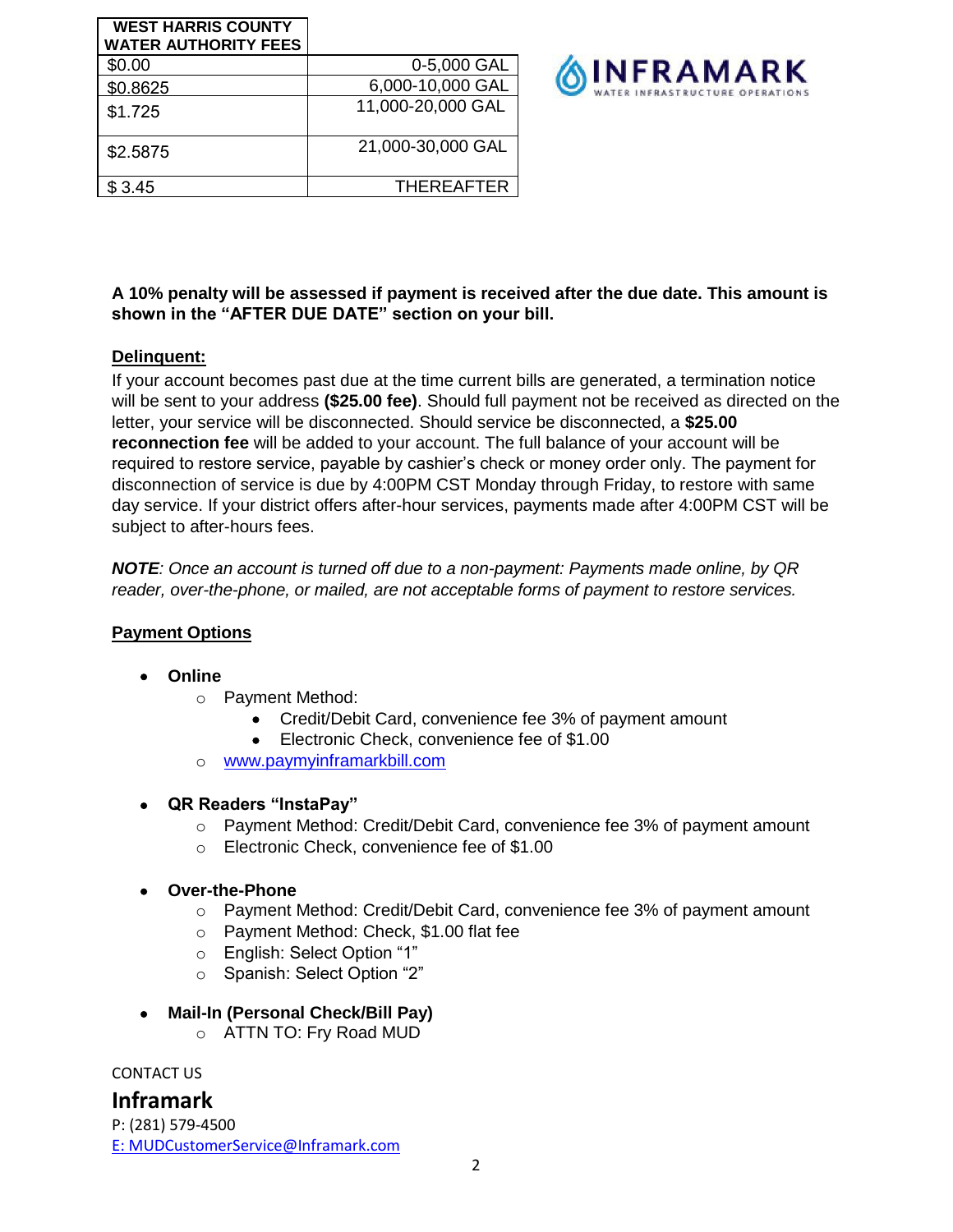

P.O BOX 684000 Houston, TX, 77268

- **In-Person**
	- o Payment Method: Personal Check, Money Order or Cashier's Check Location: Inframark – Grandway West (Entrance on North side of the Building) 2002 West Grand Parkway North Katy, TX, 77449 Office Hours: 7:30AM – 5:00PM

## **Detailed Payment Instructions**

- **Online**
	- o Login to the payment portal website: [www.paymyinframarkbill.com](http://www.paymyinframarkbill.com/)
	- o Click "PAY BILL"
	- o Enter "Amount to Pay" and Select "Payment Type"
	- o Payment Method: Credit/Debit Card, Electronic Check
	- o Click "CONTINUE WITH TRANSACTION"
	- o Fill in "Payment Information" and Click "SUBMIT PAYMENT"
- **QR Readers "InstaPay"**
	- o Open your QR Reader Application (one can be downloaded to your smart device from the App or Google Play stores)
	- o Scan the Code
	- o Proceed with the Payment Process
	- o Payment Method: Credit/Debit Card

If you would like to enroll in the Auto-Pay program visit Inframark's customer portal at [www.paymyinframarkbill.com,](http://www.paymyinframarkbill.com/) to enroll or give us a call for further assistance.

#### **Posting of Payments**

## **IMPORTANT NOTICE**

Please note, initiated payment date or postmarked payment date is not equivalent to posted payment date.

The following type of payment general posting time frame, which is dependent on your bank's releasing fund policy and/or USPS delivery of mail.

Over-the-Phone, 48-72 hours

Electronic Checks (check-free payments), minimum 48-72 hours

Mail-in Checks (personal checks or bill pay, minimum 10 days

CONTACT US

**Inframark** P: (281) 579-4500 [E:](ftp://E:_MUDCustomerService@inframark.com/) MUDCustomerService@Inframark.com